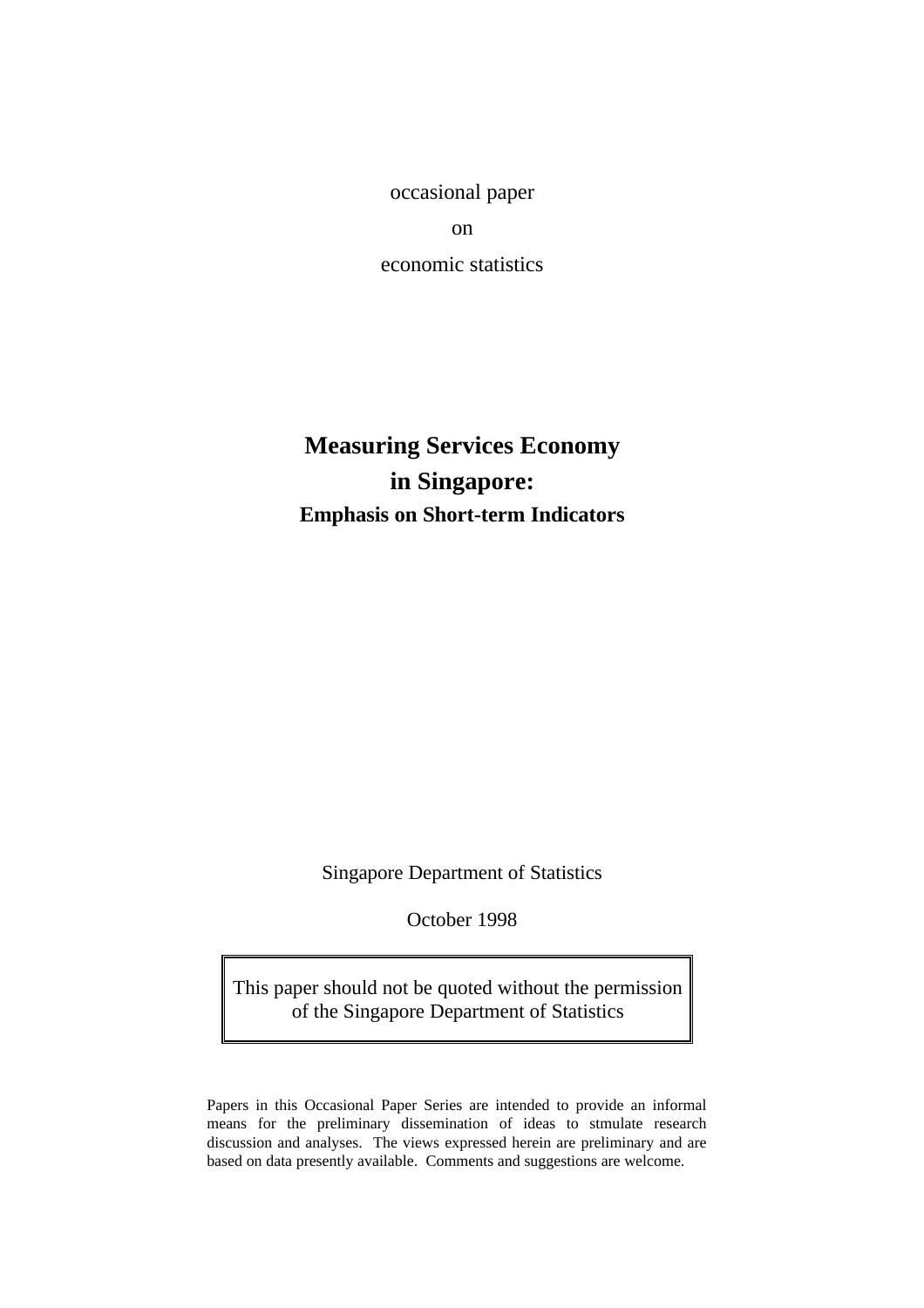# **MEASURING SERVICES ECONOMY IN SINGAPORE EMPHASIS ON SHORT-TERM INDICATORS**

# **I INTRODUCTION**

1 Services and manufacturing are the twin engines of growth in the Singapore economy. Accounting for two-thirds of GDP, the services sector comprises a diverse mix of economic activities, ranging from traditional services such as entreport, wholesale and retail trade in the commerce sector to emerging services such as IT, communications and media, healthcare and logistics.

2 Unlike traditional services, the emerging services clusters are not only complex by nature, they also span across different industrial sectors, making measurement difficult. With their rapidly increasing contribution to the economy, the need for accurate and timely statistical indicators to assess their growth and performance is widely recognized. The compilation of such statistics poses tremendous challenges to official statisticians and raises interesting and problematic conceptual issues.

3 This paper<sup>1</sup> presents an overview of how the Singapore Department of Statistics (DOS) measures the services economy in Singapore, with special emphasis on short-term indicators for assessing the growth and performance of the various services industries. Measuring services is inherently difficult. Meeting the growing demand for timely and accurate short-term statistical indicators of the performance of services industries is even more difficult, aggravated by the constraints of limited resources and the avoidance of excessive respondent burden. These issues are discussed in this paper.

# **II OVERVIEW OF SINGAPORE'S SERVICES ECONOMY**

4 Comprising commerce, transport and communications, financial and business services as well as community, social and personal services, the services sector has increased its share of GDP from 63 per cent in 1988 to 67 per cent in 1997. Conversely, the manufacturing sector's share of GDP has declined from 29 per cent to 23 per cent. The share of the remaining sectors (agriculture, mining and quarrying, utilities and construction) has remained constant at around 10 per cent. During this period, GDP in current prices has grown from S\$52 billion in 1988 to S\$143 billion in 1997.

 $\mathbf{1}$ An earlier version of this paper was presented at the  $13<sup>th</sup>$  Voorburg Group Meeting on Services Statistics held in Rome from 21 – 24 September 1998. The Voorburg Group was established in 1986, after an initiative by Statistics Canada and the United Nations Statistical Office (UNSO). The group focuses on both the conceptual and practical issues related to the measurement of services statistics.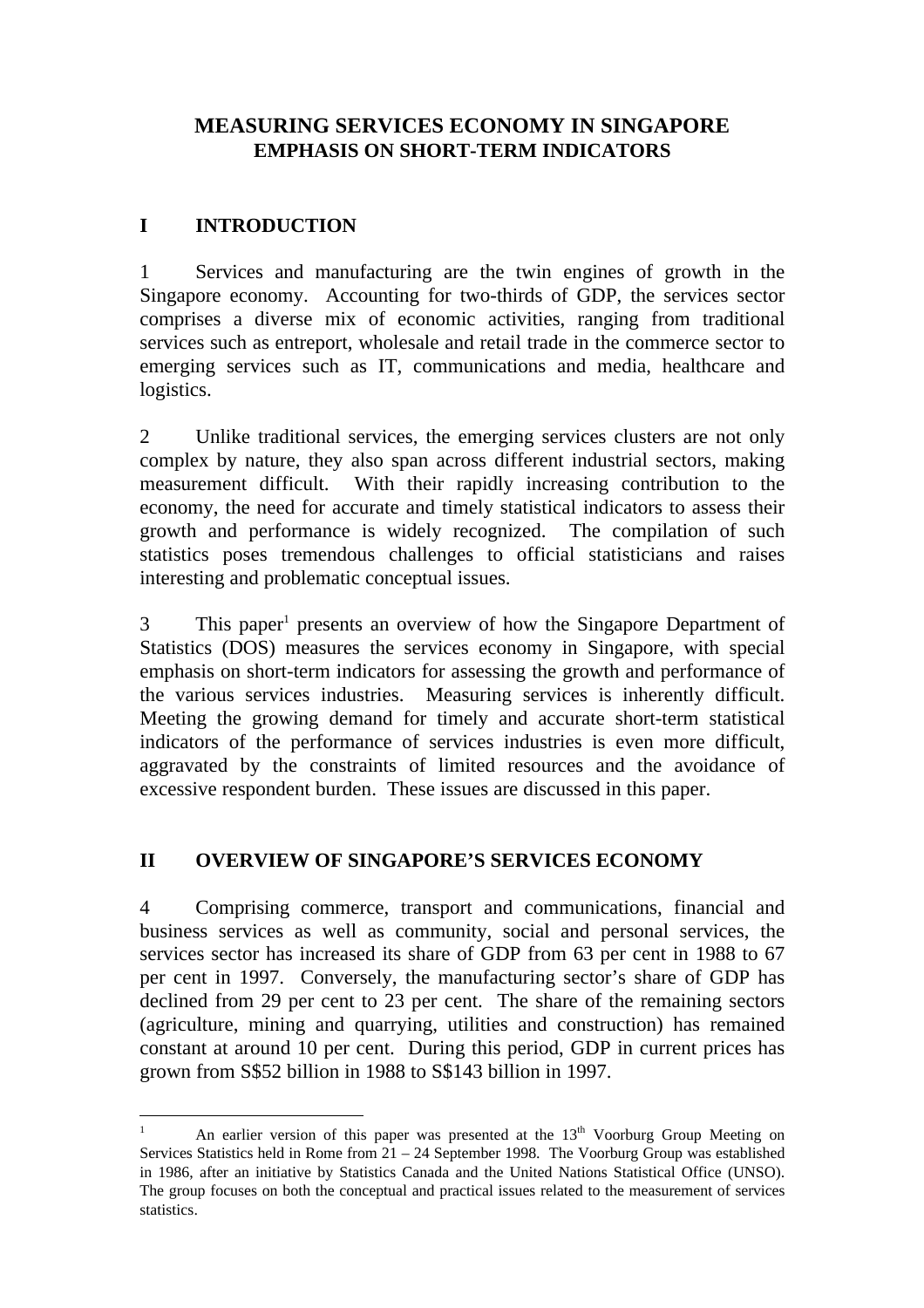5 Traditional services industries are found mainly in commerce (entreport, wholesale and retail trade, hotels and restaurants), and transport and communications. While the commerce sector has maintained its share of GDP at about 17 or 18 per cent, the share of transport and communications has declined from 13 per cent in 1988 to 10 per cent in 1997 (Table 1).

| 23 |
|----|
| 9  |
| 18 |
| 10 |
| 29 |
| 13 |
| 16 |
|    |
|    |

**TABLE 1: PERCENTAGE DISTRIBUTION OF GROSS DOMESTIC PRODUCT AT CURRENT MARKET PRICES**

6 The sector with the largest proportion of non-traditional activities, namely the financial and business services sector, is also the sector with the largest increase in its share of GDP in the last decade (from 23 per cent in 1988 to 29 per cent in 1997). The financial services sub-sector has increased its contribution to GDP from 9 per cent in 1988 to 13 per cent in 1997 (Table 1). The growth of this sub-sector has previously been based on traditional banking and financial activities including offshore banking through Asian Currency Units (ACUs), stock broking, foreign exchange trading and insurance services. However, the importance of new and non-traditional activities such as fund management, derivative trading (futures, options, swaps), bond and security trading has increased rapidly in recent years. On-going reform of the financial services sub-sector coupled with the rapid pace of financial innovation will ensure the importance of financial services in Singapore's future economy.

7 Spurred by the emergence of new and emerging business services, particularly IT-related and media services, the business services sub-sector has also grown rapidly increasing its share of GDP from 14 per cent in 1988 to 16 per cent in 1997.

8 Two main factors account for the rapid growth of business services. Firstly, as more manufacturing companies outsource activities that were formerly done in-house, related business services such as legal counselling, accounting, management consultancy, advertising and logistics have grown rapidly.

9 Secondly, Singapore has been actively promoting high value-added, knowledge-based and internationally exportable services since they have strong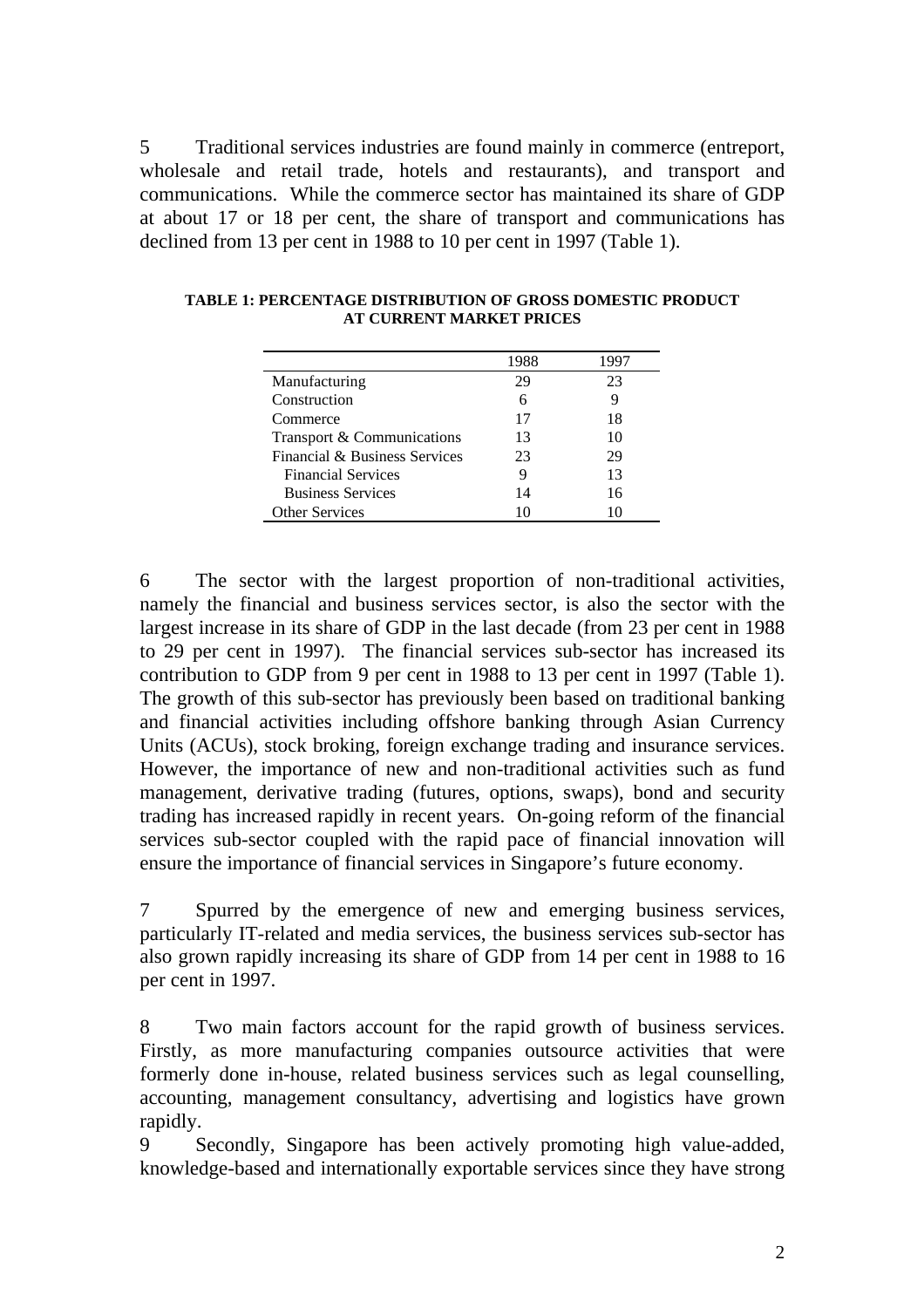growth potential. These include service clusters such as IT, communications and media, logistics, education and healthcare.

10 For example, for the IT, communications and media cluster, both multinational corporations (MNCs) and promising local companies have been encouraged to undertake high value-added activities in Singapore including software product development, applications development, research and electronic commerce. In the area of communications and media, companies are encouraged to develop content, as well as to introduce new and innovative services in Singapore and deliver them to the region.

# **III MEASURING SINGAPORE'S SERVICES ECONOMY**

## Comprehensive Annual Data

11 Comprehensive annual data are drawn from four major surveys conducted by DOS and the Monetary Authority of Singapore (MAS). DOS conducts the annual surveys on commerce, services and the international trade in services while MAS conducts the survey of financial institutions. These surveys collect comprehensive income and expenditure data, which are used as inputs in the estimation of national accounts. A comparison of the data items proposed in the model survey presented and discussed at Voorburg Group's meetings show that data items for most of the 11 modules of the model survey are available from our annual surveys. This is particularly the case for traditional services.

12 However, for new and emerging services, particularly the IT-related services, information on selected modules are not available from our annual surveys. Table 2, which presents the comparison for the IT sector, shows that our annual surveys do not currently yield information on packaged software revenue. DOS will improve our annual surveys to ensure the collection of more comprehensive data pertaining to new industries such as the IT-related industries and logistics. For example, questions on electronic-commerce (ecommerce) have been included in the current round of surveys of commerce and services for the first time.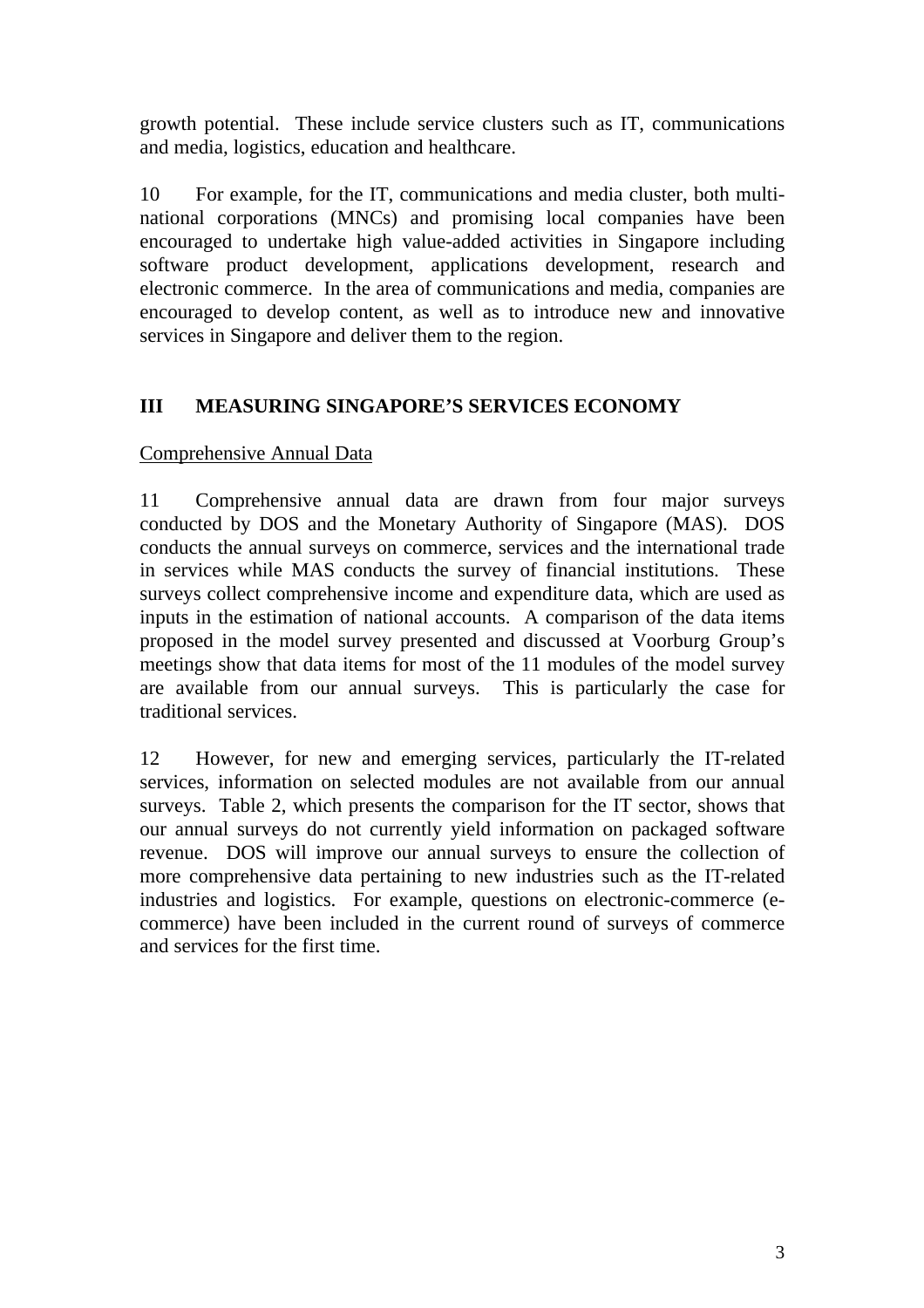| Module | Topic                                      | Availability                          |
|--------|--------------------------------------------|---------------------------------------|
|        | Revenues                                   | Available, Annual Survey of Services  |
| 2      | Goods and services used in operations      | Available, Annual Survey of Services  |
| 3      | Purchases of goods and services for resale | Available, Annual Survey of Services  |
| 4      | Inventories                                | Available, Annual Survey of Services  |
| 5      | Accounting procedures                      | Available (accrual basis)             |
| 6      | <b>Exports</b>                             | Available, Trade in Services          |
| 7      | <b>Imports</b>                             | Available, Trade in Services          |
| 8      | Packaged software revenues                 | Not identified separately             |
| 9      | Employment                                 | Available, Annual Survey of Services  |
| 10     | Fixed assets, additions and disposals      | Available, Annual Survey of Services  |
| 11     | Software research and development          | Partially available, Annual Survey of |
|        |                                            | <b>Services</b>                       |

**TABLE 2: COMPARISON OF EXISTING DATA WITH ITEMS PROPOSED IN THE MODEL SURVEY**

Inadequacy of Existing Industrial Classification

13 The inadequacy of existing industrial classifications to cater to new and emerging economic activities is well recognised. Indeed, classification-related issues are discussed at great length at Voorburg Group meetings. Economic activity in Singapore national accounts is currently classified on the basis of the Singapore Standard Industrial Classification 1990 (SSIC 90). Recognising the inadequacy of SSIC 90, DOS has recently issued a revised and updated classification, Singapore Standard Industrial Classification 1996 (SSIC 96, Table 3).

14 The SSIC 96, which was adapted from the United Nations Industrial Standard on Industrial Classification (ISIC) Rev 3, took into consideration changes in Singapore's industrial structure. Placing greater emphasis on services, SSIC 96 comprises 17 sections, or nearly twice the 9 major divisions in SSIC 90 (Table 3). Sections pertaining to services have been expanded, with services previously classified within divisions and major groups upgraded to the section level. SSIC 96 will be implemented in Singapore's national accounts late this year.

15 However, with the rapid development and increasing complexity of new and emerging services, there is a growing recognition that the conventional framework of industrial classifications (as represented by ISIC) impedes attempts to statistically measure these new services, which span across several different industries. An example is the logistics sector whose activities include transportation, distribution, inventory control and communications. These activities would be assigned to several different industrial classifications under a conventional classification.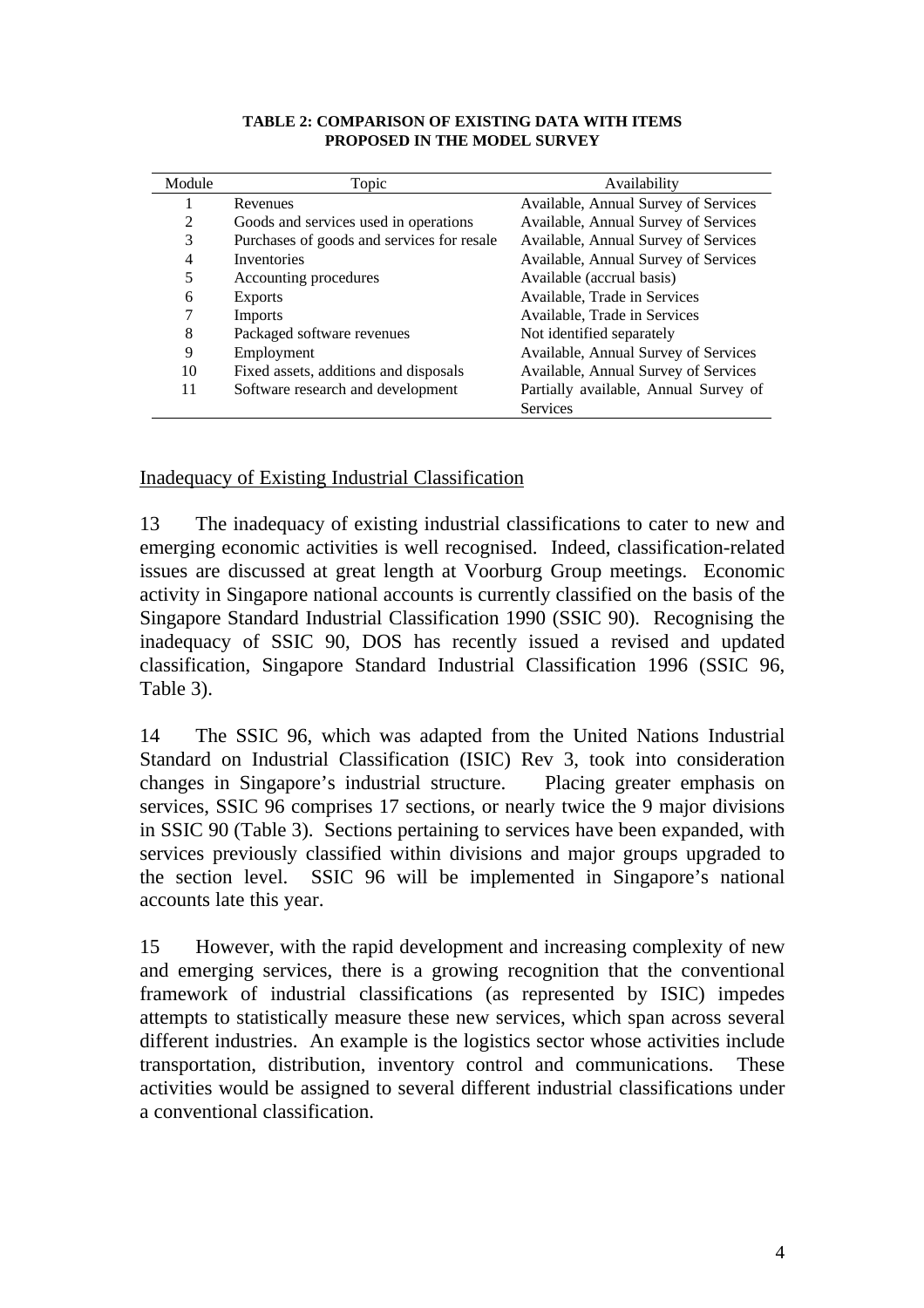| <b>SSIC 1990</b> |                                                                   |              | <b>SSIC 1996</b>                           |
|------------------|-------------------------------------------------------------------|--------------|--------------------------------------------|
| Division         |                                                                   | Section      |                                            |
| 1                | Agriculture, Fishing, Forestry & Hunting                          | A            | Agriculture, Hunting and Forestry          |
|                  |                                                                   | B            | Fishing                                    |
| 2                | Mining and Quarrying                                              | C            | Mining and Quarrying                       |
| 3                | Manufacturing                                                     | D            | Manufacturing                              |
| 4                | Electricity, Gas and Water                                        | E            | Electricity, Gas and Water                 |
| 5                | Construction                                                      | F            | Construction                               |
| 6                | Commerce                                                          | G            | <b>Wholesale and Retail Trade</b>          |
|                  |                                                                   | H            | <b>Hotels and Restaurants</b>              |
| 7                | Transport, Storage and Communications                             | L            | Transport, Storage and Communications      |
| 8                | Financial, Insurance, Real Estate and<br><b>Business Services</b> | J            | <b>Financial Intermediation</b>            |
|                  |                                                                   | K            | Real Estate, Renting and Business Services |
| 9                | Community,<br>Social<br>Personal<br>and<br>Services               | $\mathbf{L}$ | Public Administration and Defence          |
|                  |                                                                   | M            | Education                                  |
|                  |                                                                   | N            | Health and Social Work                     |
|                  |                                                                   | $\Omega$     | Other Community, Social and                |
|                  |                                                                   |              | <b>Personal Services</b>                   |
|                  |                                                                   | P            | <b>Domestic Work Activities</b>            |
|                  |                                                                   | Q            | Extra-Territorial Organisations            |
|                  |                                                                   |              |                                            |

#### **TABLE 3: COMPARISON OF SSIC 1990 AND SSIC 1996**

16 An alternative framework is adopted by the recently introduced North American Industrial Classification System (NAICS), which groups industries according to differences in industry process, whereas ISIC groups industries according to differences in industry output.

17 Thus, while the implementation of SSIC 96 in Singapore's national accounts will enable the presentation of statistical indicators for more detailed services industries, DOS has begun to review, modify and expand SSIC 96. Discussions with relevant government agencies will be held to ensure that the revised SSIC has sufficient level of details to enable data to be recompiled according to the appropriate clusters. In undertaking this revision (expected to be completed in the year 2000), DOS will examine closely the NAICS with the view to assessing its appropriateness for Singapore.

## **IV SHORT-TERM INDICATORS**

18 The above shows that fairly comprehensive annual survey data are available to measure Singapore's services economy. These data would be supplemented by the inclusion of additional data items, particularly those suggested in the model survey that are not currently collected in our annual surveys. In addition, there is also a need to revise our industrial classification to ensure that new and emerging economic activities are adequately covered.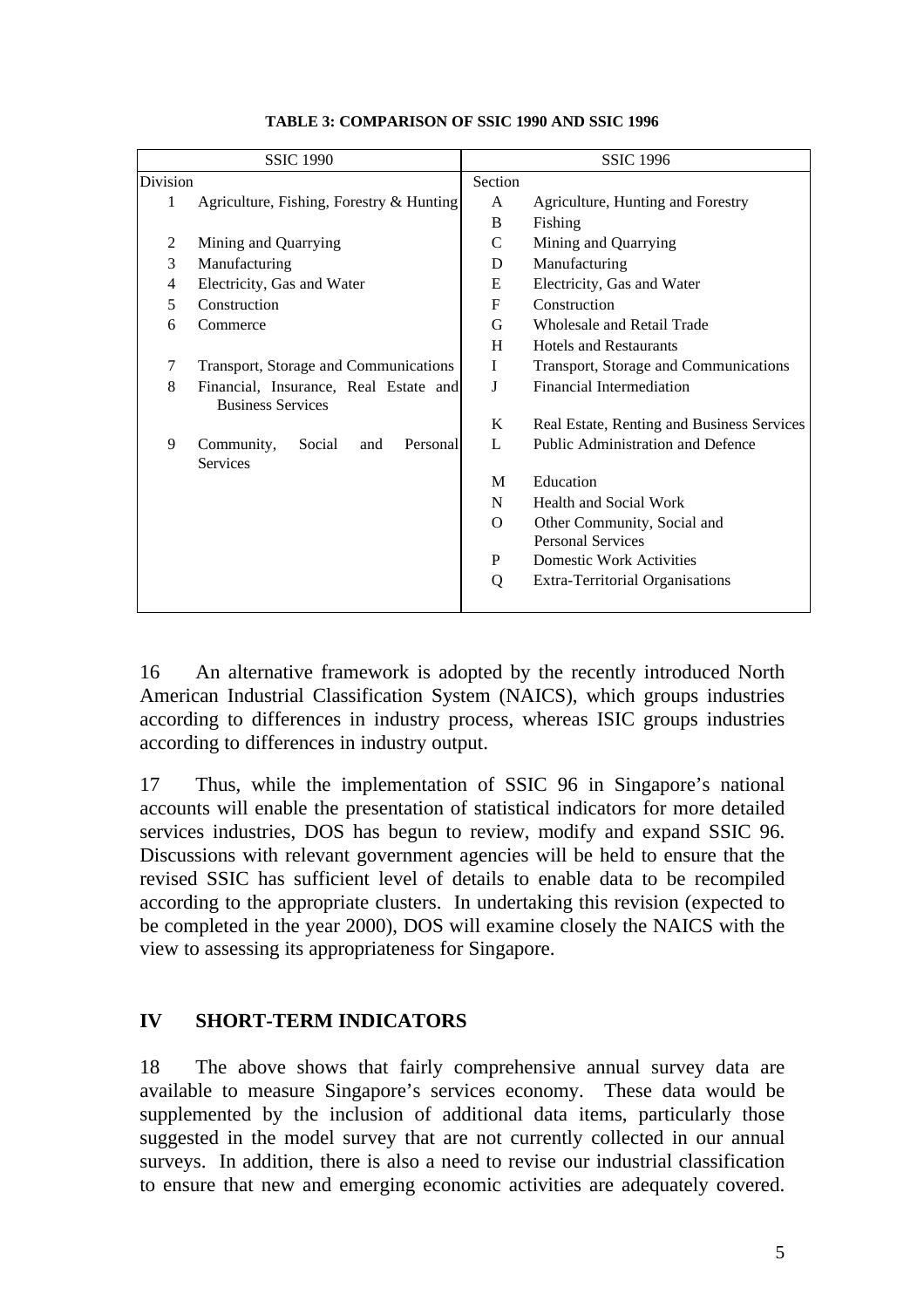Modification to our surveys and revisions to our industrial classification are required in order to develop a sound and reliable statistical framework for measuring services in Singapore.

19 However, while the foundations for such a framework have been firmly laid, there is the additional need for timely, accurate and reliable short-term economic indicators to assess economic performance. Timeliness and scarce resources dictate that the development of these indicators cannot be simply based on survey returns.

## Administrative Data

20 In developing these indicators, DOS has relied as far as possible on administrative data which has the advantages of being available on a high frequency (usually monthly), more comprehensive (usually almost complete coverage) and less labour-intensive than surveys. A wide range of short-term indicators (both volume as well as deflated value indicators) is derived from administrative by-products arising from the operations of several government agencies (see Annex 1). Some examples are:

*a. Trade data*

Singapore is the first country in the world to introduce a nation-wide comprehensive electronic data interchange system (TRADENET) for trade documentation. TRADENET is highly interactive and processes trade declarations within 30 minutes, with some under 5 minutes. The system facilitates international trade and provides very comprehensive monthly information of our external trade, which are then used to assess the performance of entreport and wholesale and retail trade. Trade data are normally available within one week from the end of the reference period.

*b. Tourism-related data*

Taxes imposed on hotels and food & beverage establishments as well as other administrative data from the Singapore Tourism Board (STB) are generally available about 4 weeks after the end of the reference period. Monthly data on room days occupied, visitor arrivals, average occupancy rate, hotel room and food and beverage revenue are used to assess the performance of hotel and restaurants, which are sub-components of the commerce sector.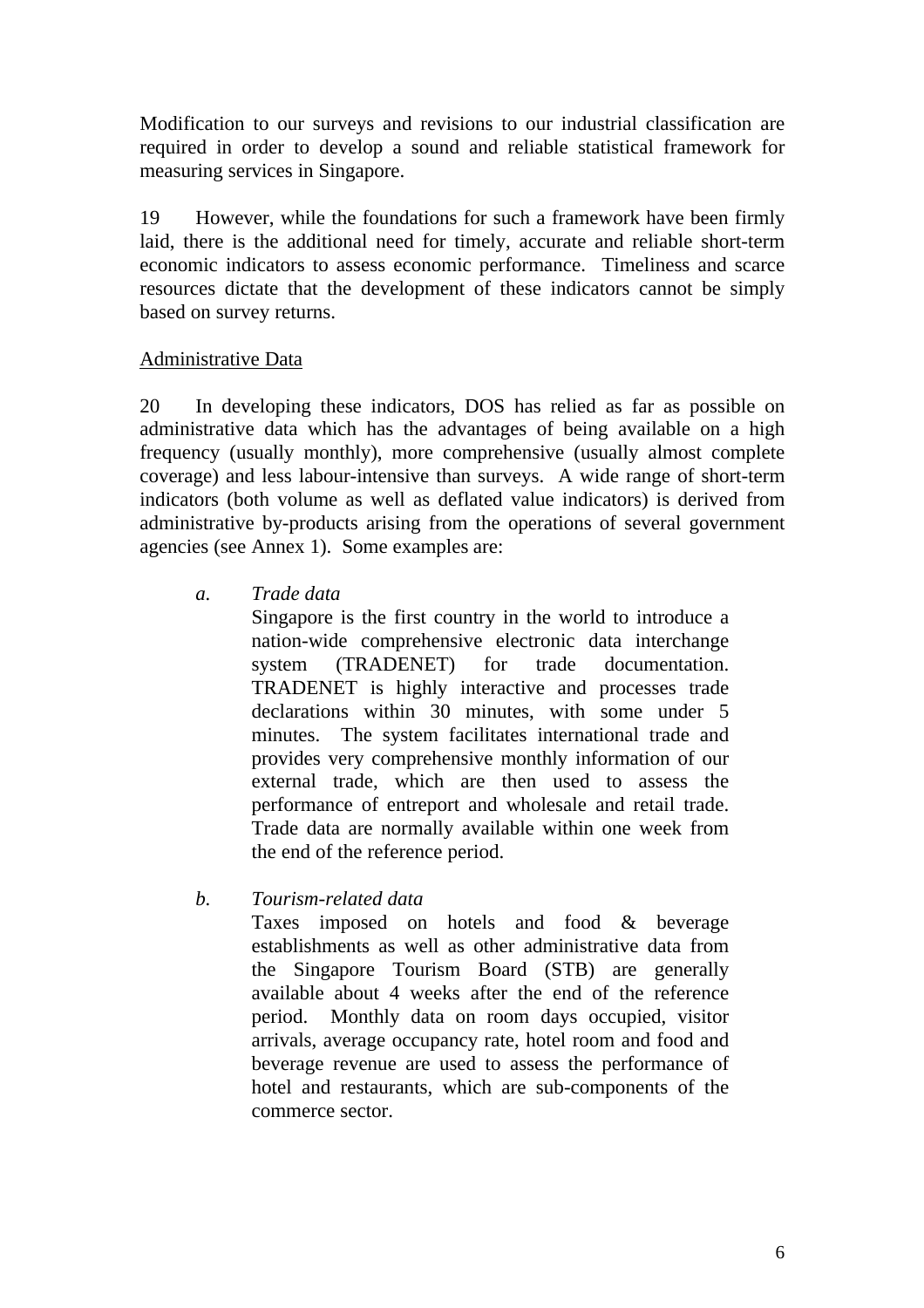*c. Transportation data*

Administrative data from relevant agencies such as the Civil Aviation Authority of Singapore, Maritime and Port Authority of Singapore, Singapore International Airlines and the Land Transport Authority are used to derive indicators on passenger-kilometres, aircraft landings, vessel arrivals, container throughput, number of taxis, etc to assess the performance of the transport sub-sector. These monthly/quarterly data are generally available  $4 - 6$ weeks after the end of the reference period.

*d. Banking Schedules*

Administrative data pertaining to Bank's operations such as assets and liabilities are also obtained from the Monetary Authority of Singapore. Indicators such as loans and advances of commercial banks, merchant banks and finance companies as well as assets and liabilities of Asian Currency Units (ACUs) are used to assess the performance of the financial services sub-sector. These monthly/quarterly data are also available about 4 weeks after the end of the reference period.

21 DOS is also exploring the feasibility of developing additional indicators from the greater exploitation of data pertaining to the Goods and Services Tax (GST), which was introduced in 1994. Countries such as New Zealand and Canada have used GST statistics extensively as short-term economic indicators.

# Survey Data

22 Since administrative data are often insufficient, they would have to be supplemented by survey data. Unlike the annual surveys, which are large-scale and comprehensive, these higher frequency (usually quarterly, but sometimes monthly) surveys collect minimal information from a relatively small number of establishments, which nevertheless account for a large share of total value added in the industry. Data from these surveys are used to derive key economic indicators for the relevant services industries. Some examples are:

*a. Monthly Surveys of Retail Sales & Catering Trade* These monthly surveys have been conducted since 1985. They collect basic data on turnover, which enable the compilation of the monthly retail sales and catering trade indices. These indices, available with a 4 weeks lag, are used to assess the performance of domestic trade and restaurants within the commerce sector.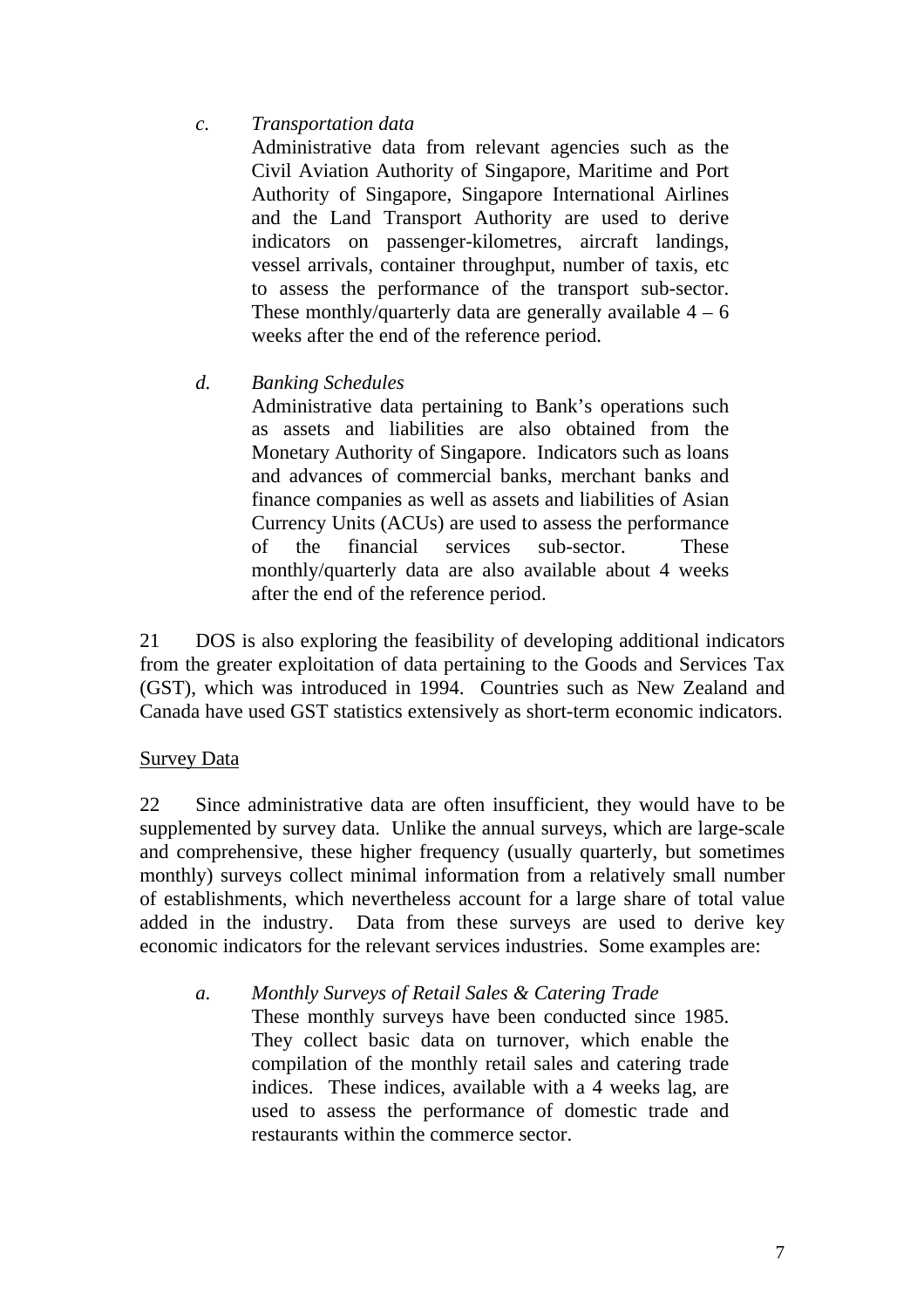### *b. Quarterly Surveys of Wholesale Trade*

This survey was introduced in 1996 to complement the above two surveys. The data collected are used to compile the quarterly wholesale trade index which, together with the retail sales index, enable a more complete assessment of domestic trade. The index is available with a  $6 - 7$ weeks lag.

# *c. Quarterly Business Expectations Surveys*

These quarterly surveys on services and commerce have been conducted since 1975. The surveys currently have a sample size of about 1,250 establishments covering transport and storage, business services, real estate and financial services.

The surveys collect, in addition to qualitative assessment of business expectations, quantitative data for a small number of key economic and financial variables. These include operating receipts, expenditure and employment. The qualitative data, which are released in the Quarterly and Annual Economic Surveys, are used to assess business sentiments. The quantitative data are used as crucial inputs for the compilation of quarterly national accounts estimates, and some components of the composite-leading index. Results from these surveys are available with a one-month lag.

### *d. Quarterly Surveys of Financial Institutions*

The Monetary Authority of Singapore's quarterly survey of financial institutions collects data on selected income and expenditure items, including the amount of fees and commissions received by banks, ACUs as well as stocks, shares and bond brokers. These data are used in conjunction with monthly data from the financial markets and the banking schedules to assess the performance of financial services. The information is available with a 4 weeks time lag.

### *e. Survey of Quarterly National Income Estimates*

For statutory boards and larger private companies in sectors, which are not covered in other surveys, DOS conducts a quarterly survey of national income estimates to collect basic data on income and expenditure items. The results are also available with a  $4 - 6$  weeks lag.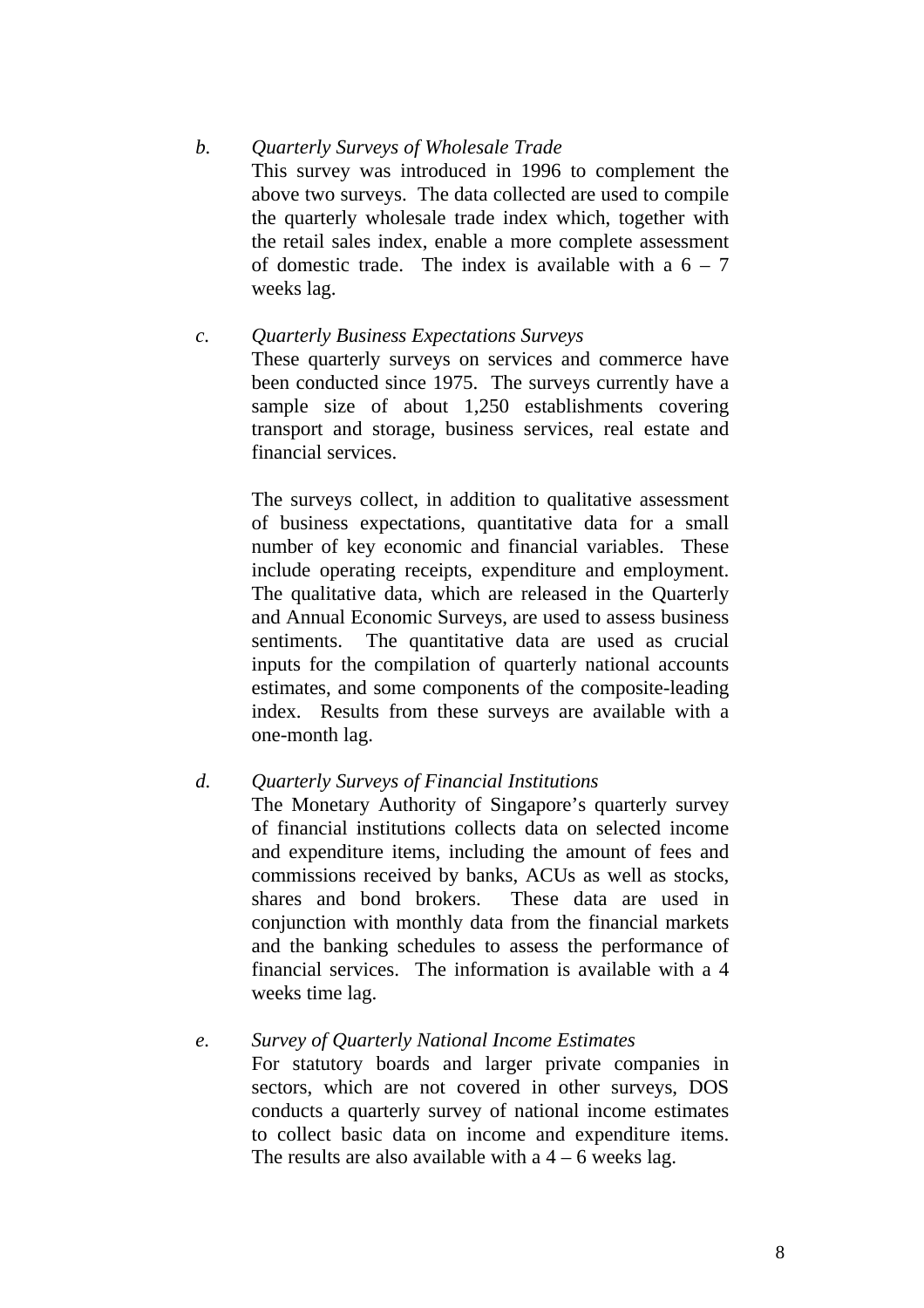## **V ON-GOING AND FUTURE DEVELOPMENT**

### Measurement of Output

23 While the judicious use of administrative and survey data has enabled the compilation of a fairly comprehensive range of short-term indicators, particularly for traditional services, DOS recognises the need for the development of additional data sources and indicators for the new, emerging and non-traditional services industries. Further, within traditional services whose output are largely provided at non-market prices, e.g. education services, medical and healthcare, as well as public administration, there is an increasing recognition for the development of new output-based indicators to replace the traditional input-based indicators. Table 4 shows selected industries, which pose the most measurement difficulties.

| Financial Intermediation                   | Education                             |
|--------------------------------------------|---------------------------------------|
| Real Estate, Renting & Business Activities | Community, Social & Personal Services |
| Software development & consultancy         | Sewage & refuse disposal              |
| Research & development                     | Trade Union                           |
| Legal services                             | Recreational & cultural activities    |
| Accounting services                        | Library & museum                      |
| Advertising services                       | Sports & country clubs                |
| Public Administration & Defence            | Health & Social Services              |
| Economic development & promotion services  | Medical services                      |
| Defence                                    | Social services for the handicapped   |
| Judiciary                                  | Child care services                   |

### **TABLE 4: SELECTED SUB-SECTORS AND INDUSTRIES OF SERVICES**

24 Insofar as traditional services generally provided by the public sector, e.g. public administration, defence, education, medical and healthcare, the problems associated with the current international practice of valuing their output on the basis of the value of inputs used, or the costs of productions are widely recognised. However, the difficulties of developing appropriate output measures for these services are not easy to resolve. Statistical agencies in the advanced economies are actively developing new methodologies to resolve these difficulties. These methodologies invariably require the collection of more detailed information. Their experiences will serve as a useful reference for us, as we seek to improve our statistical indicators to measure the output of this group of services.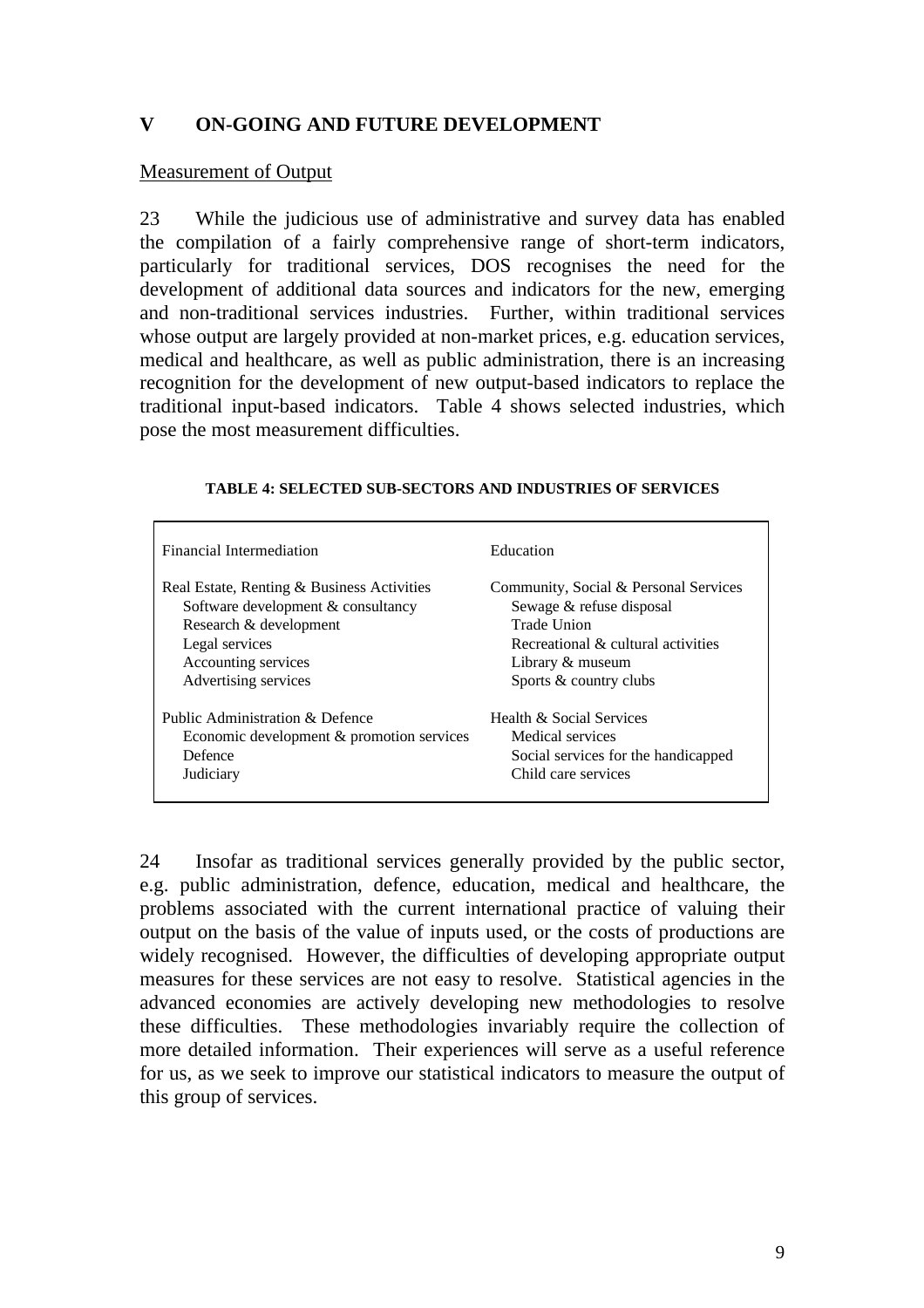25 With the rapid emergence of new, non-traditional services within business services, the development of additional short-term indicators for business services is both a priority and a challenge. Even for traditional services such as legal, accounting and advertising services, it is necessary for new and more appropriate indicators to be developed to replace some of the existing input-based indicators such as employment and provident fund contributions. Some indicators being considered are the volume and value of property transactions for legal (conveyancing) services, and advertising revenue for advertising services.

## Better Data Coverage of New Industries

26 The existing coverage of the quarterly business expectations surveys (BES) is not sufficient to cater for new, emerging services industries, particularly those which are still relatively small. These include several of the IT and media-related services. However, considerations of timeliness and the need to minimise respondent burden suggest that it may not be appropriate to re-design and expand the BES. Instead, a new quarterly survey of business receipts will be launched. This survey will focus on the collection of basic information on business receipts and expenditure (i.e., it collects less information than the BES). Its coverage will not overlap with that of the BES, but will instead supplement the BES, particularly in new and emerging services.

27 Information from the BES and the quarterly surveys of national income estimates will be combined with those to be collected from the quarterly survey of business receipts to develop a new quarterly business receipts index (QBRI) which will be used to assess the performance of business services. While these services (excluding real estate and rental) currently account for only about 5 or 6 per cent of GDP, their importance is expected to increase very rapidly. With the additional data, we will also be developing the Index of Services Output, which is analogous to the Index of Industrial Production for the manufacturing sector compiled by the Economic Development Board (EDB). This index will enable better measurement of services output in volume terms and will provide a better gauge of the services sector performance.

28 With the growing importance of electronic commerce (e-commerce), priority is given to ensuring adequate coverage of this information in our statistical system. For a start, some basic data items pertaining to e-commerce have already been included in our current annual survey of commerce and services for reference year 1997. These include the following:

a. type of e-commerce activities (exchange procurement information or sales of product/services);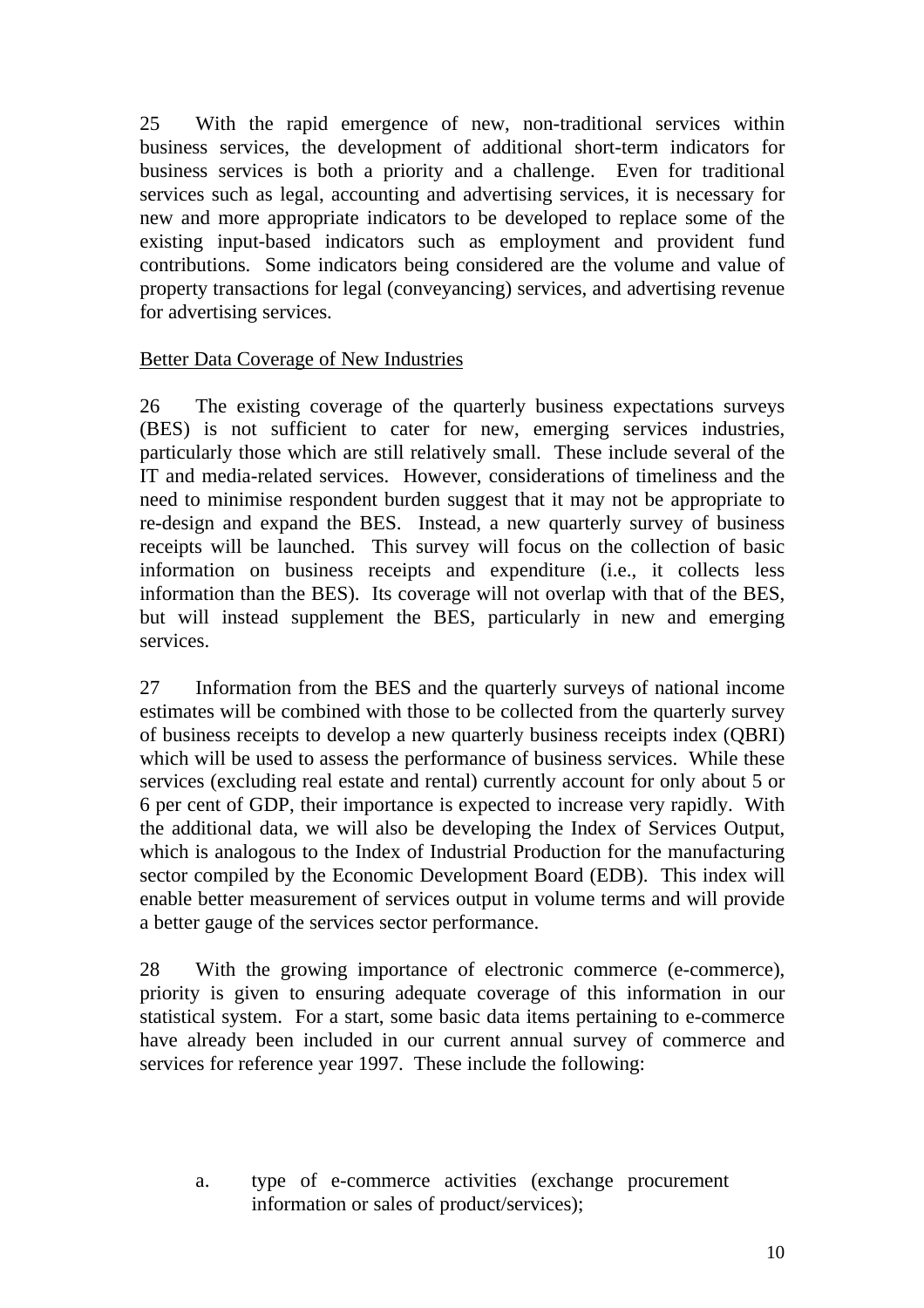- b. type of payments accepted (credit cards, cheques, cash cards, etc); and
- c. type of e-commerce transactions (business-to-business or business-to-consumer) transactions.

29 In recognition of the importance of a proper statistical framework on the measurement of e-commerce, DOS will organise an International Statistical Institute (ISI) Cutting Edge Conference on "The Measurement of Electronic Commerce" in December, 1999. This conference seeks to provide a forum for academics, practitioners and statisticians to exchange ideas with the view of developing a common understanding of the definition and measurement of ecommerce, including how their impact on the economy can be assessed.

30 DOS will further study carefully the definitions of the information and communication technologies (ICT) industries agreed at the meeting of the OECD/ICCP Statistical Panel in June this year<sup>2</sup>. The development of statistical indicators for the ICT sector will provide a useful reference for the development of a statistical framework for the measurement of e-commerce. An Occasional Paper will be issued on this study.

## Exploitation of IT and Reduction of Respondent Burden

31 A notable feature of Singapore's statistical system is the high degree of exploitation of IT for data collection and processing. The greater exploitation of IT is particularly crucial in view of our scarce manpower resources, and the need to minimise respondent burden. The most recent example is the launching of the collection of statistical returns through the Internet. The electronic transfer of returns (ETR) was launched in March 1998 for the BES.

32 ETR enables faster processing with less manpower resources with the data submitted by respondents directly updated into our database. Online validation checks are instituted into the system to ensure data accuracy. Authentication (through digital signature) ensures data integrity and confidentiality with only authorised respondents being permitted to submit returns directly to the database. DOS will extend ETR to other surveys.

 $\frac{1}{2}$ 'Towards a definition of ICT Commodities' by Eurostat discussed at the 13<sup>th</sup> Voorburg Group meeting.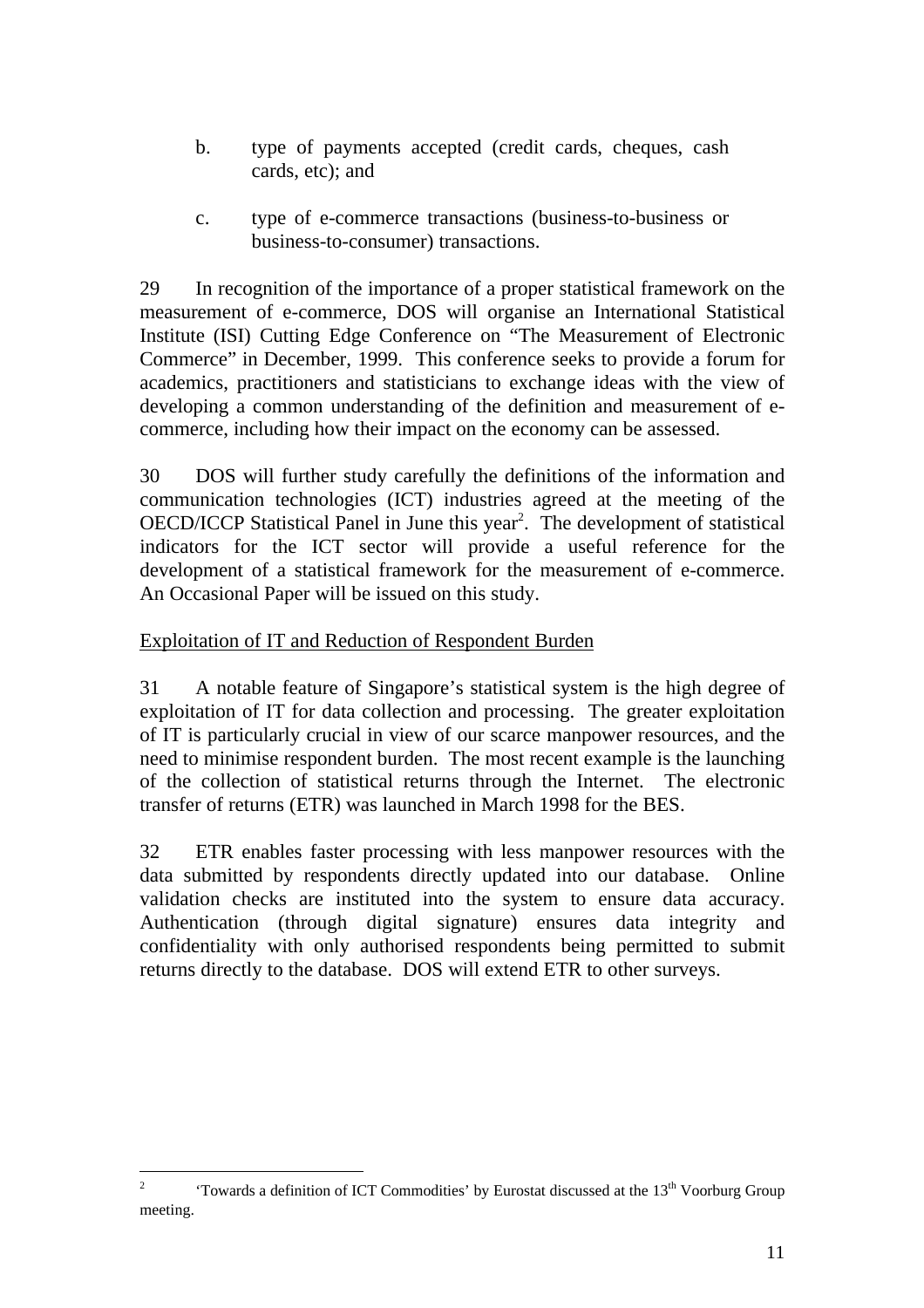# **VI CONCLUSION**

33 The measurement of services is inherently difficult. The need for timeliness, the scarcity of resources and the necessity to reduce respondent burden has made the development of short-term indicators for services even more difficult. Notwithstanding these difficulties, DOS has developed a fairly comprehensive range of timely short-term indicators which are used both to assess the performance of services, and as direct inputs into the compilation of Singapore's national accounts estimates. These indicators are generally adequate for traditional services.

34 However, the emergence of new and non-traditional services industries and the rapid pace of financial innovation has resulted in the urgent need for further additional and more appropriate short-term indicators for financial and business services. In taking a strong initiative to develop indicators in these areas, DOS has adopted an approach that is characterized by the following:

- a. close collaboration with the appropriate government agencies, e.g. MAS (for financial services) and the EDB (for business services);
- b. integrated approach in the use of multiple data sources with maximal use of administrative data, as well as data from several independent but related surveys; and
- c. greater exploitation of IT.

Singapore Department of Statistics

October 1998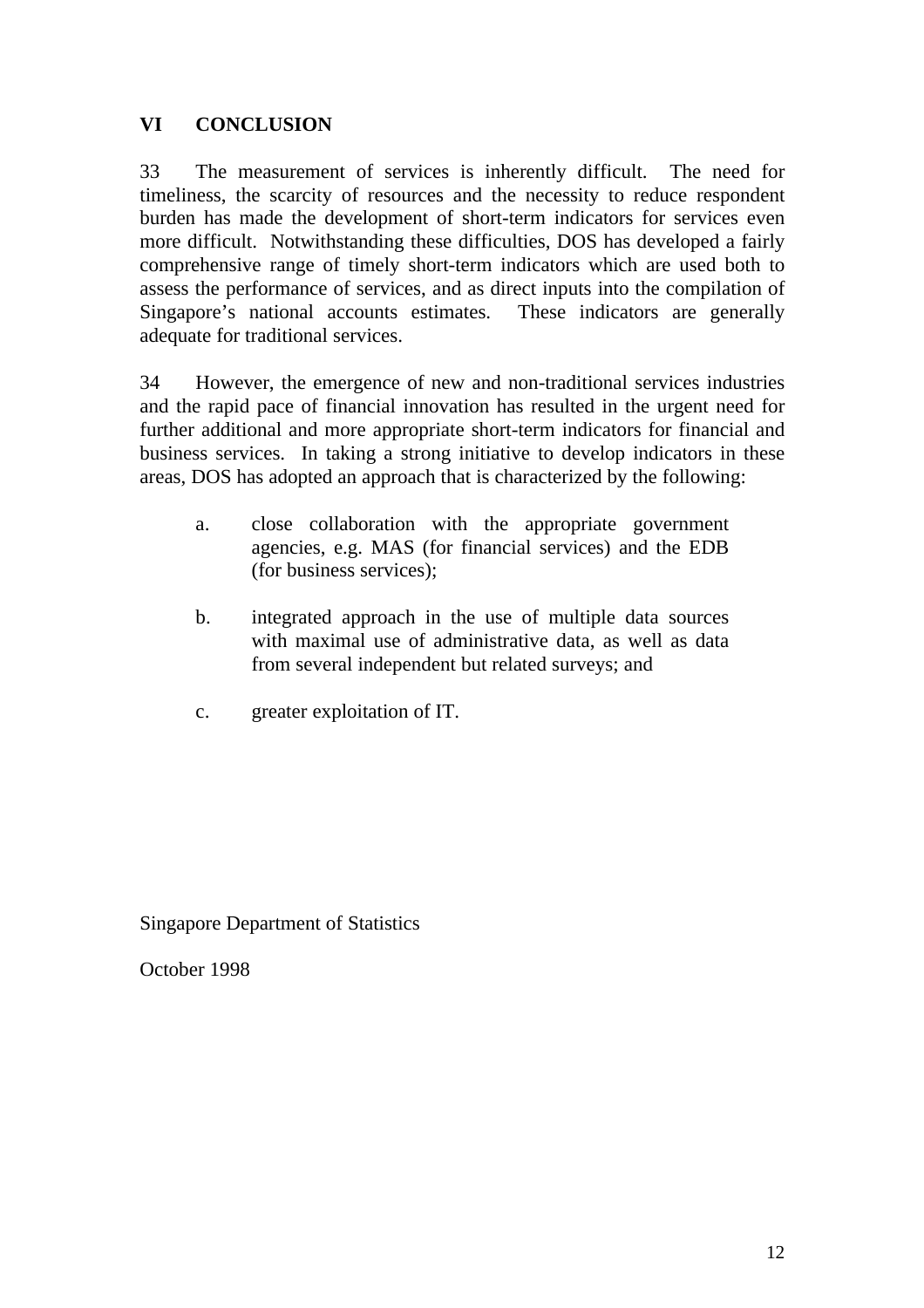| <b>SELECTED SHORT-TERM INDICATORS FOR SERVICES</b> |
|----------------------------------------------------|
| <b>INDUSTRIES</b>                                  |

| Industry                              | Indicators                                                                                                                                        | Frequency            |
|---------------------------------------|---------------------------------------------------------------------------------------------------------------------------------------------------|----------------------|
| <b>Commerce</b>                       |                                                                                                                                                   |                      |
| <b>Entrepot Trade</b>                 | Re-export trade statistics<br>Foreign Wholesale Trade Index                                                                                       | Monthly<br>Quarterly |
| Domestic Trade                        | Trade margins<br>Retail Sales Index                                                                                                               | Monthly              |
|                                       | Domestic Wholesale Trade Index                                                                                                                    | Quarterly            |
| Hotels                                | Room days occupied<br>Visitor arrivals<br>Average occupancy rates<br>Hotel room revenue                                                           | Monthly              |
| Restaurants                           | Food & beverage revenue<br>Catering Trade Index                                                                                                   | Monthly              |
| <b>Transport &amp; Communications</b> |                                                                                                                                                   |                      |
| <b>Land Transport</b>                 | Bus & MRT fare receipts<br>Number of taxis<br>Number of hired vehicles                                                                            | Monthly              |
| <b>Water Transport</b>                | Container throughput<br>Sea cargo handled<br>Vessels arrival                                                                                      | Monthly              |
|                                       | Financial statements of shipping lines                                                                                                            | Quarterly            |
| Air Transport                         | Passenger-kilometres<br>Freight tonne-kilometres<br>Aircraft landing<br>Air cargo handled<br>Financial statements of airlines                     | Monthly<br>Quarterly |
| Services Allied to Transport          | Consignments handled (courier services)<br>Air passenger departures (travel agencies)                                                             | Monthly              |
|                                       | Number of cruise passengers                                                                                                                       | Quarterly            |
| Communications                        | Direct exchange lines<br>International telephone calls in minutes<br>Internet services<br>Mobile phone and pager usage<br>Postal articles handled | Monthly              |
| <b>Financial Services</b>             |                                                                                                                                                   |                      |
| Commercial banks                      | Loans & advances<br>Fees $&$ commissions                                                                                                          | Monthly<br>Quarterly |
| <b>Asian Currency Units</b>           | Assets & liabilities<br>Fees & commissions                                                                                                        | Monthly<br>Quarterly |
| <b>Merchant Banks</b>                 | Loans & advances<br>Fees & commissions                                                                                                            | Monthly<br>Quarterly |
| <b>Finance Companies</b>              | Loans & advances<br>Fees & commissions                                                                                                            | Monthly<br>Quarterly |